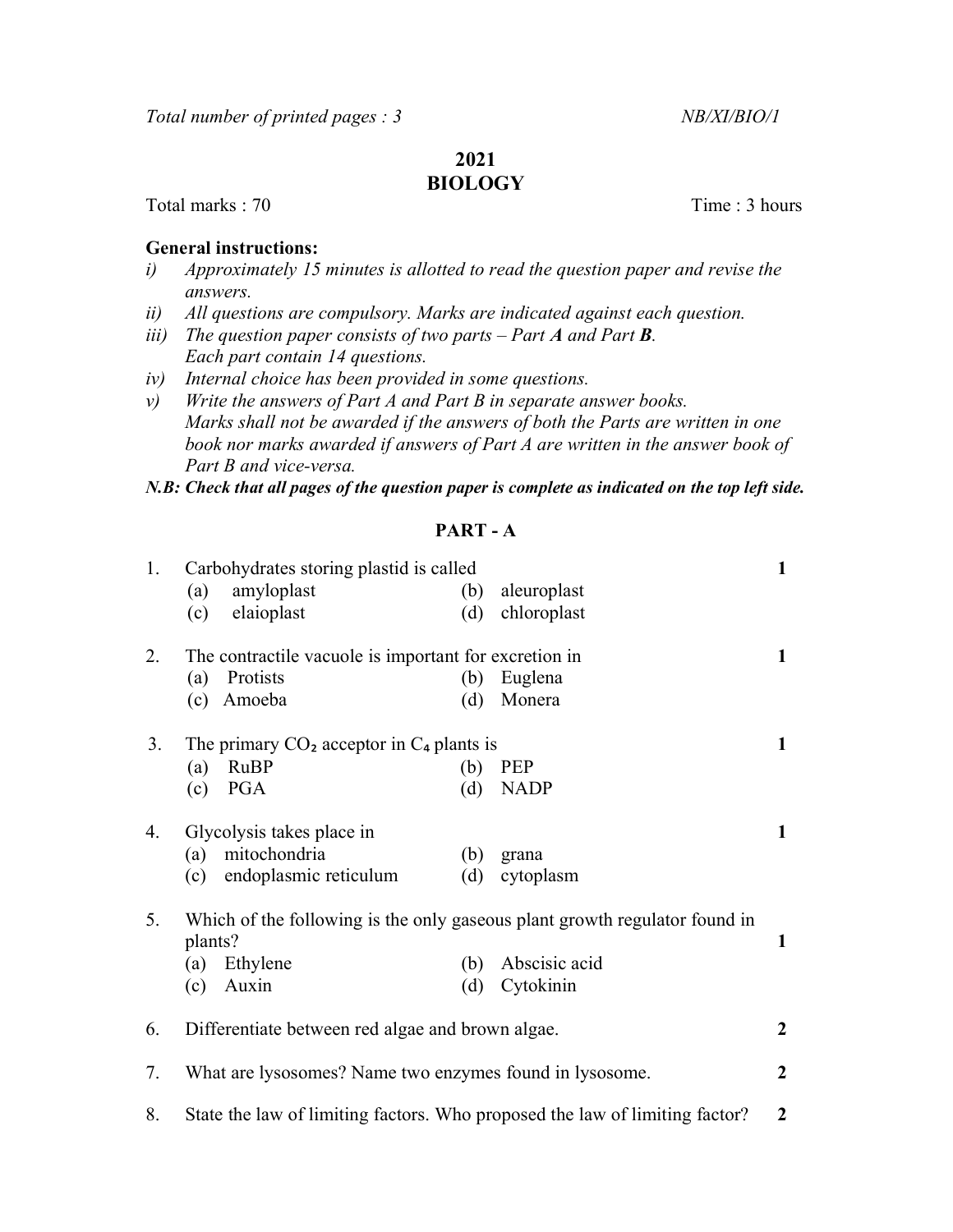| 9.  | Explain haplo-diplontic life cycle with the help of a diagram.                                                                                                                                                    |   |  |
|-----|-------------------------------------------------------------------------------------------------------------------------------------------------------------------------------------------------------------------|---|--|
| 10. | Explain any three types of chromosomes based on the position of centromere<br>with the help of a diagram.                                                                                                         | 3 |  |
|     | 11. <b>a.</b> Write three important functions of ethylene.<br>Or<br><b>b.</b> Write three physiological functions of auxin.                                                                                       | 3 |  |
| 12. | <b>a.</b> Describe the structure of mitochondria with the help of a diagram.<br>Or<br><b>b.</b> Explain the structure of cilia and flagella with the help of a diagrammatic<br>representation.                    | 5 |  |
|     | 13. <b>a.</b> What is photorespiration? Explain the various factors affecting<br>photosynthesis.<br>Or<br><b>b.</b> Give the differences between $C_3$ and $C_4$ plants.                                          | 5 |  |
|     | 14. <b>a.</b> Explain the process of glycolysis with the help of a schematic representation.<br>Or<br><b>b.</b> Explain the process of electron transport system with the help of<br>diagrammatic representation. | 5 |  |

## PART - B

| 1. | Bacteria that can survive in extremely salty areas are called |                           |  |
|----|---------------------------------------------------------------|---------------------------|--|
|    | archaebacteria<br>(a)                                         | methanogens<br>(b)        |  |
|    | eubacteria<br>(c)                                             | halophiles<br>(d)         |  |
| 2. | Who proposed the two kingdom classification?                  |                           |  |
|    | Linnaeus<br>(a)                                               | R.H. Whittaker<br>(b)     |  |
|    | Aristotle<br>(c)                                              | Darwin<br>(d)             |  |
| 3. | Marasmus is caused due to deficiency of                       |                           |  |
|    | lipids<br>(a)                                                 | proteins<br>(b)           |  |
|    | amino acids<br>(c)                                            | carbohydrates<br>(d)      |  |
| 4. | $O2$ binds with haemoglobin in a reversible manner to form    |                           |  |
|    | oxyhaemoglobin<br>(a)                                         | (b) carbamine haemoglobin |  |
|    | both $(a)$ and $(b)$<br>(c)                                   | none of the above<br>(d)  |  |